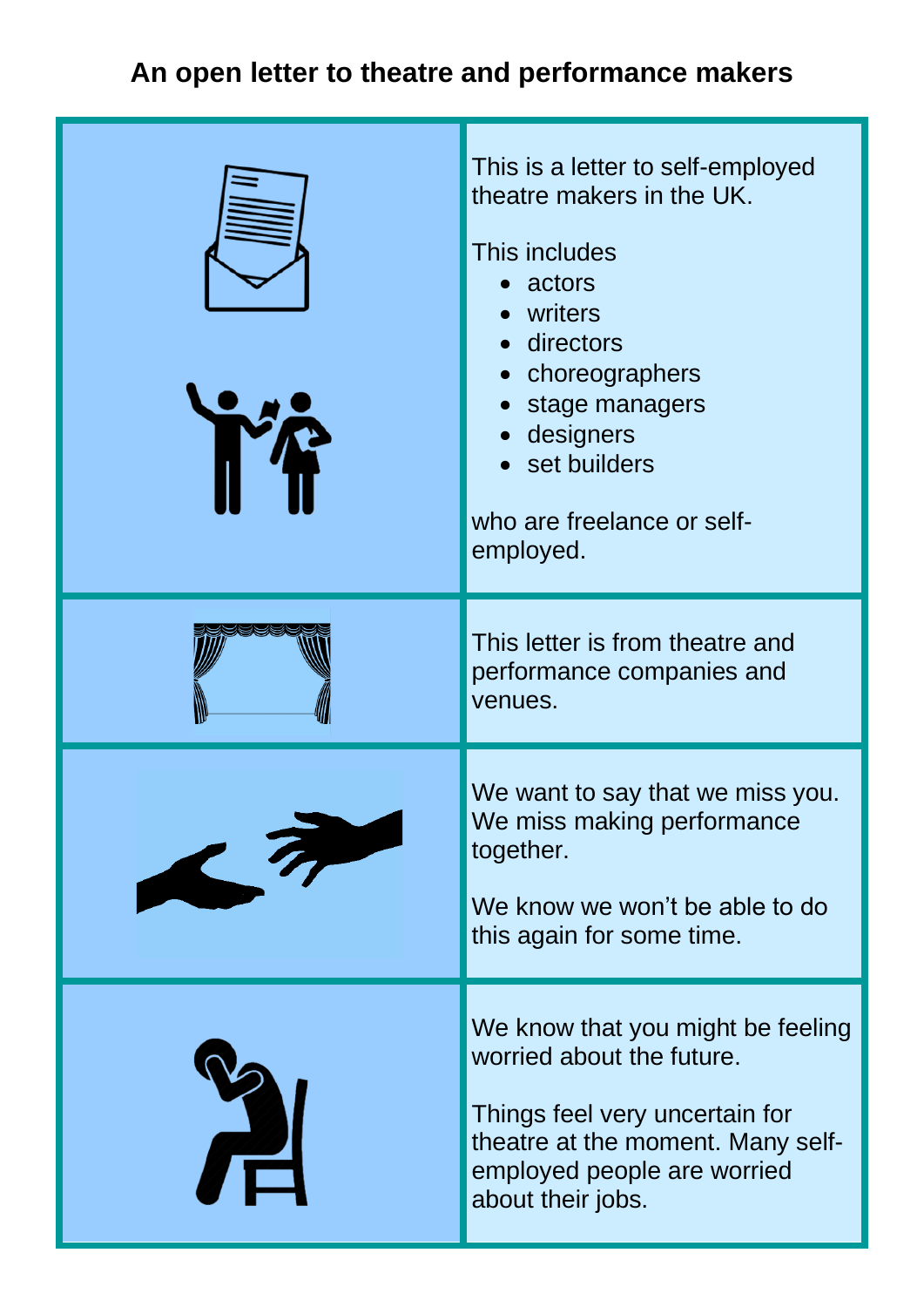| We want to support you.<br>We want to help to improve the<br>situation.                                                                                                                                                                                                                                                                                                                                                                            |
|----------------------------------------------------------------------------------------------------------------------------------------------------------------------------------------------------------------------------------------------------------------------------------------------------------------------------------------------------------------------------------------------------------------------------------------------------|
| We are exploring new ways of<br>working with self-employed people<br>during lockdown.<br>We are using this time to plan for<br>future projects with self-employed<br>people.                                                                                                                                                                                                                                                                       |
| We are asking the government to<br>keep the Self-Employment Income<br>Support Scheme going until<br>theatres can re-open safely.<br>We are asking the government to<br>make sure self-employed people<br>aren't stopped from getting help if<br>they need it.<br>The Self-Employment Income<br>Support Scheme is a way the<br>government is giving financial help<br>to self-employed people who are<br>missing out on work because of<br>lockdown |
| We want to help to make a<br>national task force of self-<br>employed theatre makers.                                                                                                                                                                                                                                                                                                                                                              |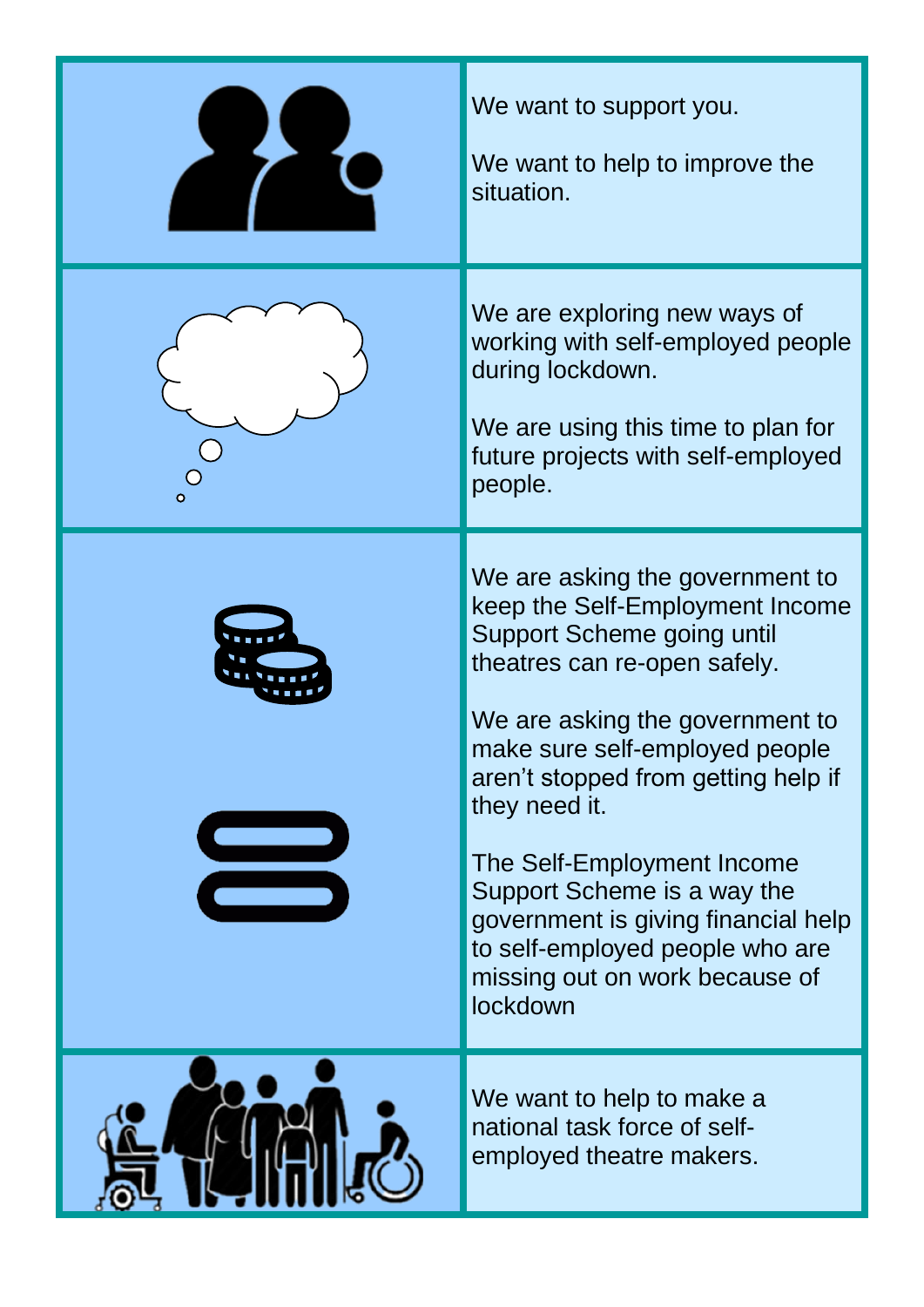| This will be a group of self-<br>employed people who:<br>make sure self-employed<br>people's voices are heard in<br>conversations about the<br>future<br>• make sure organisations are<br>talking to self-employed<br>people about what their<br>needs are |
|------------------------------------------------------------------------------------------------------------------------------------------------------------------------------------------------------------------------------------------------------------|
| Every organisation on this letter<br>will support a self-employed<br>person to join the task force. The<br>self-employed person will be paid<br>for their time.                                                                                            |
| We want to send you a message<br>of hope and solidarity.<br>We are good at working together.<br>This will help us to get through this<br>difficult time.                                                                                                   |
| We know we will all be together<br>making performance again. We<br>hope it will be soon.<br>Until then, we are committed to<br>working with you to make things<br>ok in the future.                                                                        |